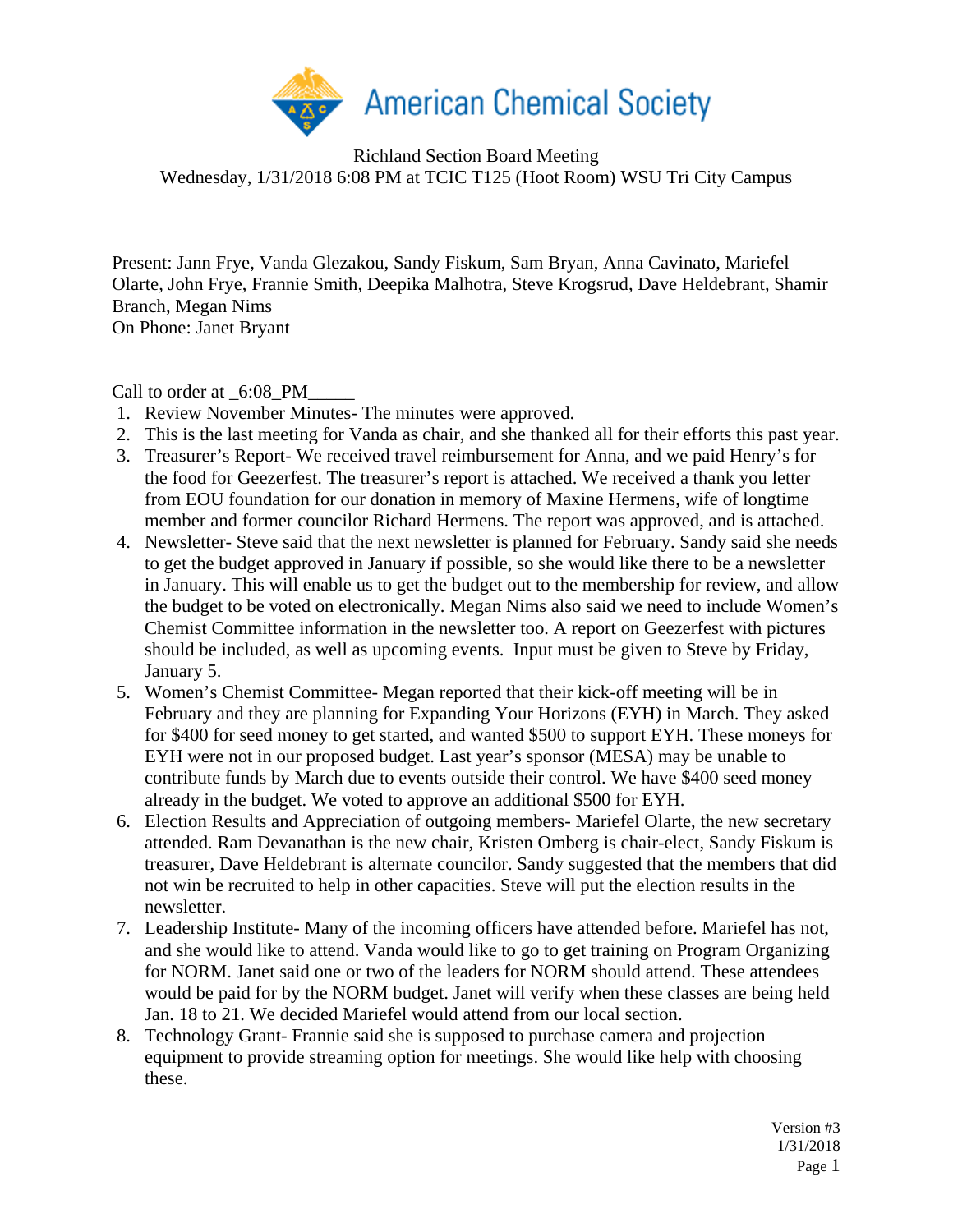

Richland Section Board Meeting

Wednesday, 1/31/2018 6:08 PM at TCIC T125 (Hoot Room) WSU Tri City Campus

- 9. Audit of Books- Sandy asked if she should ask Jim Jewett to audit our books again. We all agreed.
- 10. EOU Chemistry Club- EOU Chemistry Club received a grant to host elementary students at the college for activities with the Chemistry Club. Also, they usually do Saturday Science in the fall. Next fall or spring, they may have it at the Umatilla tribe long house. EOU chemistry students have also made their travel arrangements for the New Orleans ACS meeting.
- 11. Science Café- Steve reported that the November science café at the Glass Punty was a success. Attendees were able to try working with molten glass.